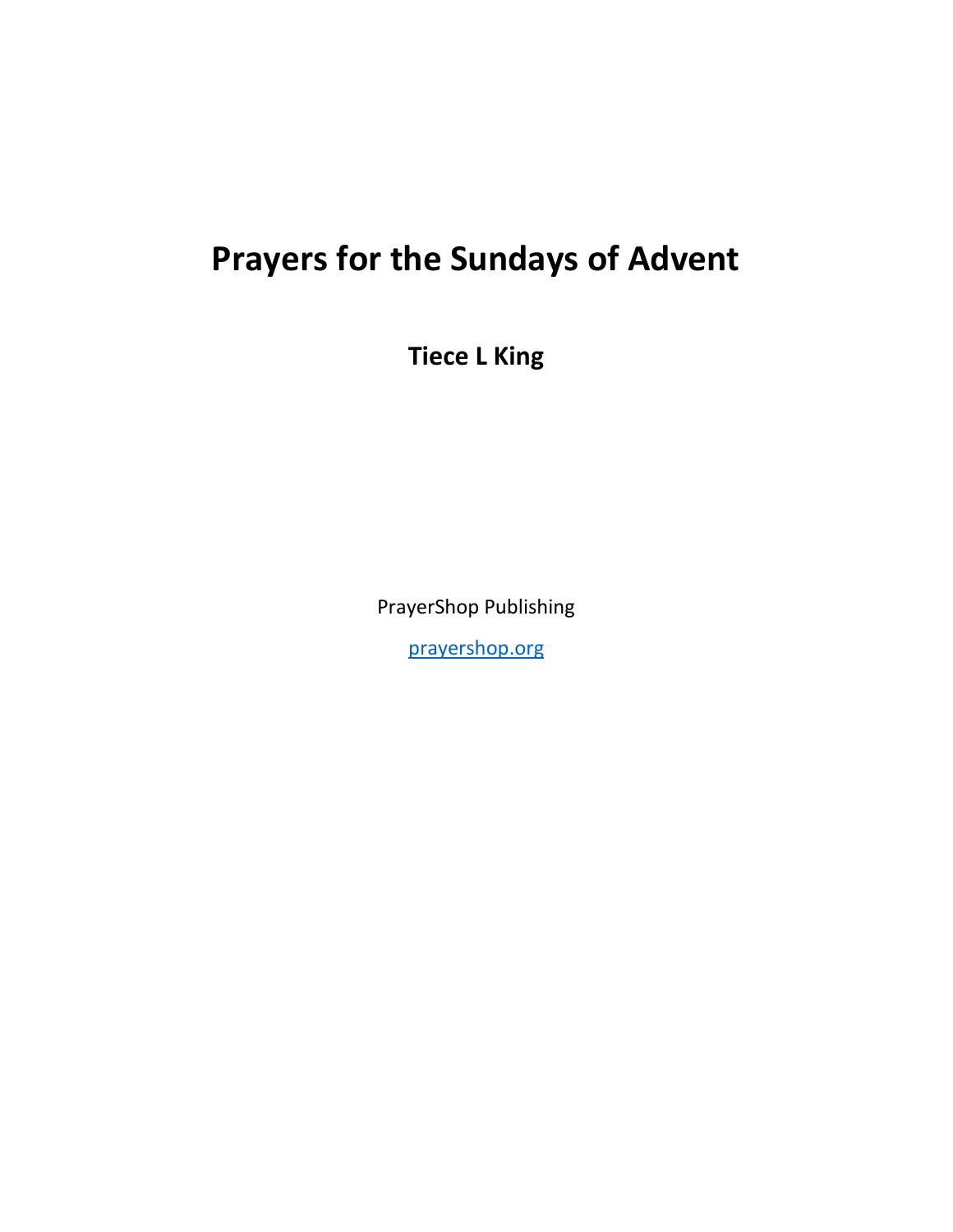© Tiece L King

You are free to reprint and use the Prayers for the Sundays in Advent in your church bulletins or powerpoints, your facebook pages and groups, or for personal use as long as you include the following statement at the bottom of each wherever used:

Used by permission of PrayerShop Publishing [https://prayershop.org](https://prayershop.org/)

These prayers are also available in a free App: Pray the Word. To find this App on IPhones type "Pray the Word" in your app store search, and in Android phones, type in "Praying the Word."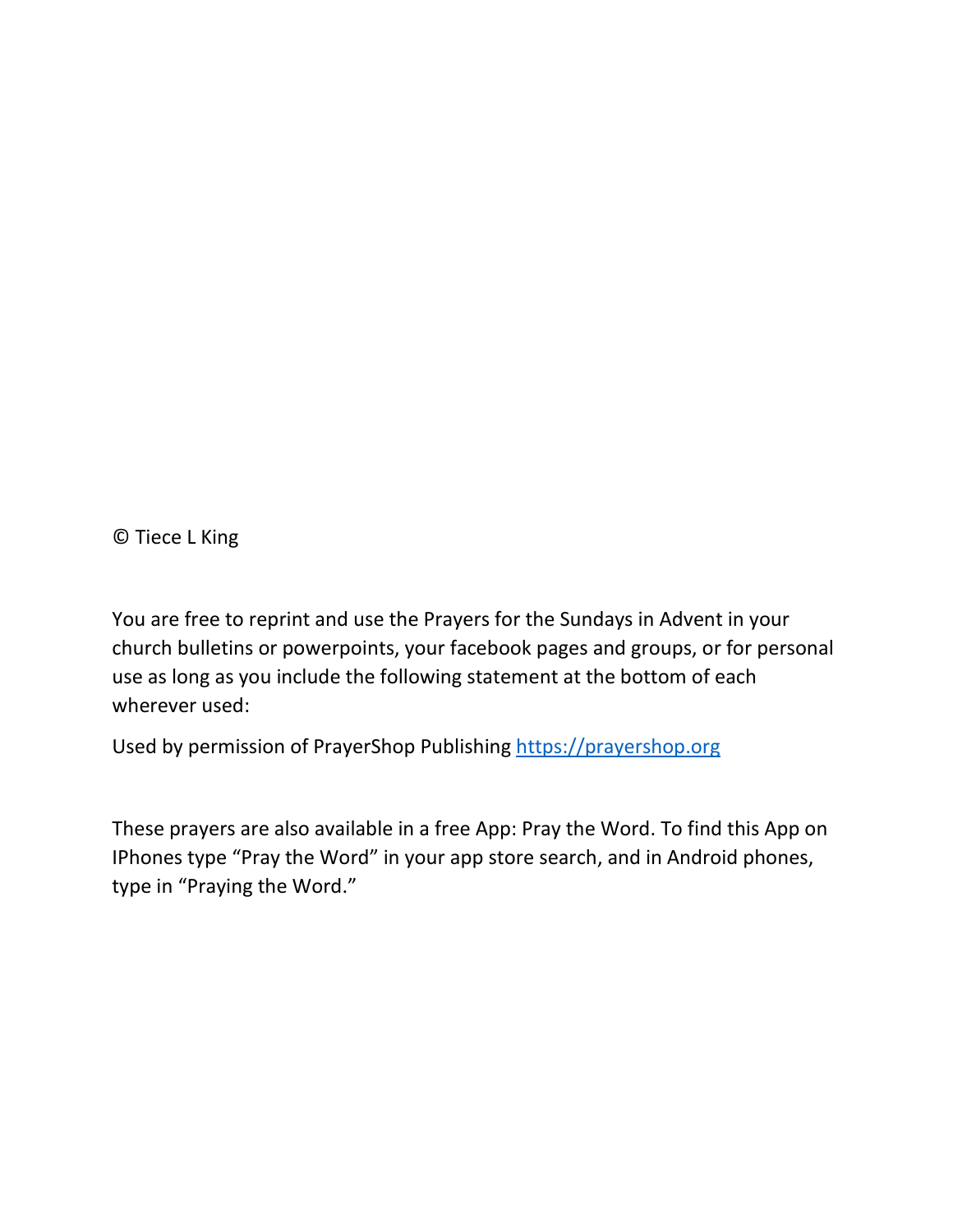### **Prayers for the Sundays of Advent**

#### Week 1

Ask God for a fresh revelation of the significance of the incarnation. Commit to Him in prayer, your desire to be still this Advent season and know that He is God.

Thank You Father that Jesus became flesh and lived among us, and that His glory was revealed! Father, thank You for sending Jesus, Your own Son, in the likeness of sinful man, to be a sin offering for me, providing the way for me to become Your child. Jesus the Messiah is born!

You alone Lord Jesus are Wonderful Counselor, Mighty God, Everlasting Father and Prince of Peace. It is in You, Lord Jesus that all the fullness of God dwells, and through You alone that I have been reconciled to God because of Your shed blood on the cross. I confess Lord Jesus, that You alone are the way to God the Father, You alone are the truth and the life.

Forgive me, I pray for the ways that I have allowed the light of Christ in me, to be diminished--for You have said, Lord Jesus, that if the light within me is darkness, how great is that darkness! You, Lord Jesus, who is the light of the world and has entrusted me with the light of the Gospel, shine through me!

Fill me with Your compassion for those around me, and help me to love like You love. Destroy complacency and the desire for comfort in me. Change me that I might be willing to be inconvenienced for the sake of others and the Gospel. Open my eyes to the needs of those around me, and may I be one who invests in what is eternal.

By Your Spirit, may I always be prepared to give the reason for the hope that I have--You, Lord Jesus are my hope. But may I always do so with gentleness and respect, that the incarnation of the Gospel may be lived out through me. As I enter this season celebrating Your coming, Lord Jesus--the first Advent, I pray that the wonder of Your coming to earth would capture my heart once again. Fill me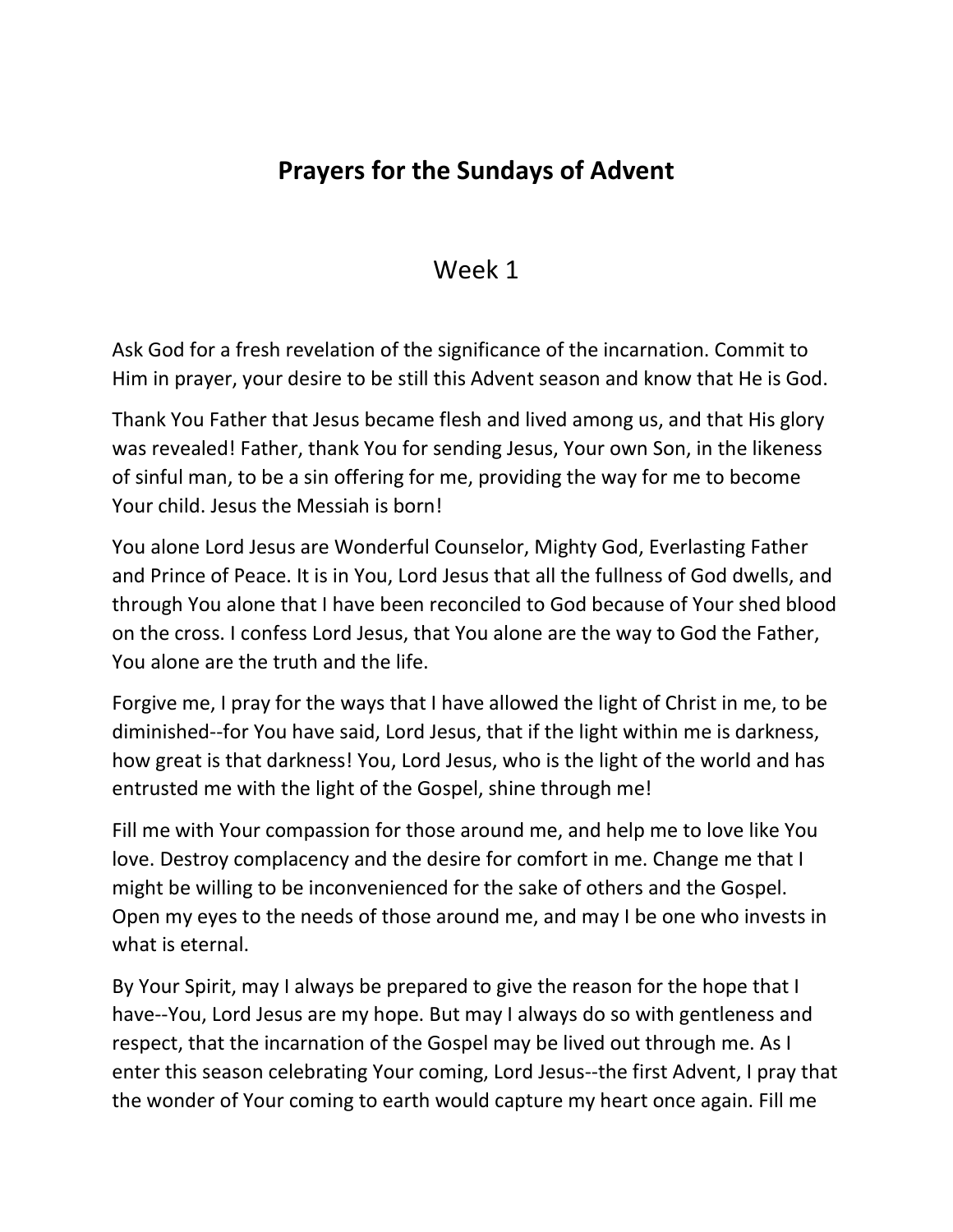with child-like awe and inexpressible joy. I ask this in Your mighty Name, the name of Jesus, Amen.

John 1:14; Romans 8:3; John 1:12; Isaiah 9:6; John 14:6; Colossians 1:19-23; Matthew 5:16; Matthew 6:23; 1 John 2:15; Matthew 9:36; 1 Peter 3:15

#### **Prayers for the Sundays of Advent**

#### Week 2

#### Wonderful Counselor

Father, I praise You, for all things come from You! You are wonderful in counsel and magnificent in wisdom! You have sent Jesus to be my Wonderful Counselor. Thank You that the Spirit of wisdom, understanding, counsel and power rest on Him and that He is the One Who intercedes on my behalf before Your throne. Thank You for the instruction and counsel You give to me. May I always trust in You and not be dismayed by the circumstances that seem to have hemmed me in.

For the relationships in my life that are in disrepair, I ask for Your wisdom O God, and humility to serve others out of my love for You.

- In the handling of my finances and in the circumstances I find myself, give me Your wisdom Father.
- For the decisions that I face in the arena of life where You have placed me, I confess that apart from You I can do nothing and need Your wisdom Lord.

At the very depths of who I am may I have Your wisdom, that I might respond in each situation that I face as one who has listened to Your counsel.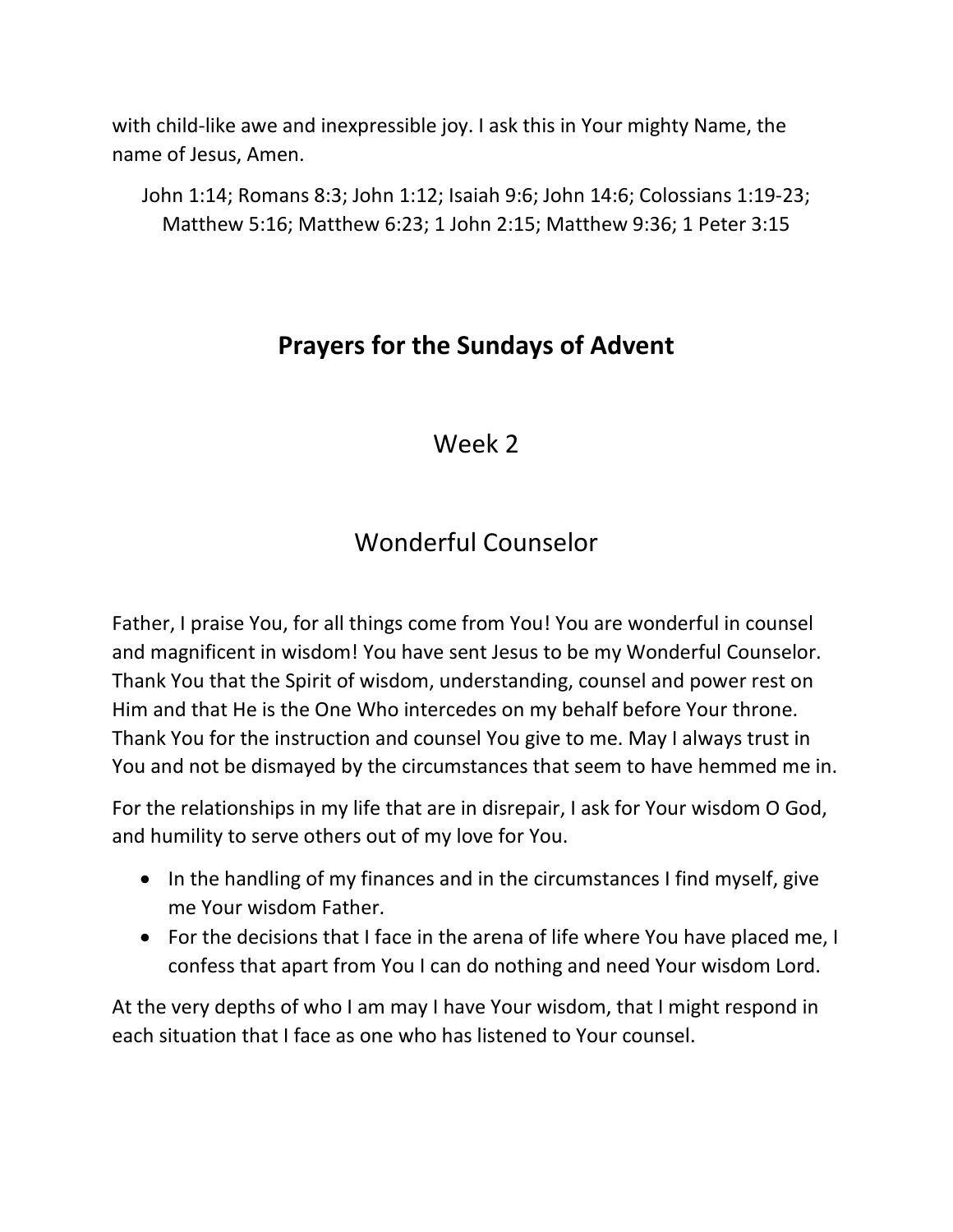Forgive me, I pray, for the times that I have been wise in my own eyes, for running ahead of You, or excluding You completely from decisions that I make. I have been foolish, forgive me O Lord.

By Your Spirit, help me to truly revere You, that wisdom may be found in me. May I reflect the likeness of Jesus and become a person of wisdom and godly counsel. I trust in You, Holy Spirit, to lead me and guide me in all truth, and I thank You, Father, that You will be a sure foundation for my times, a rich store of salvation and wisdom and knowledge. Remind me, I pray, that revering You is the key to this great treasure. In Jesus' name. Amen.

Isaiah 28:29; Isaiah 9:6; Isaiah 11:2; Romans 8:34; Hebrews 7:25; Psalm 16:9; Isaiah 28:16; James 1:5; Psalm 51:6; Proverbs 3:7; Psalm 111:10; Luke 4:18; Psalm 73:24; John 16:13; Isaiah 33:6

### **Prayers for the Sundays of Advent**

Week 3

## Mighty God

Father, I acknowledge that wealth and honor come from You. You are the ruler of all things. In Your hands are strength and power to exalt and give strength to all. You are mighty and awesome O God! There is no one like You. You are great and Your name is mighty in power. Thank You for sending Jesus, the Word made flesh, Mighty God in human likeness.

Father, I thank You for the promise of Your Word that with You, all things are possible--that You are with me and You are mighty to save! I believe this O Lord,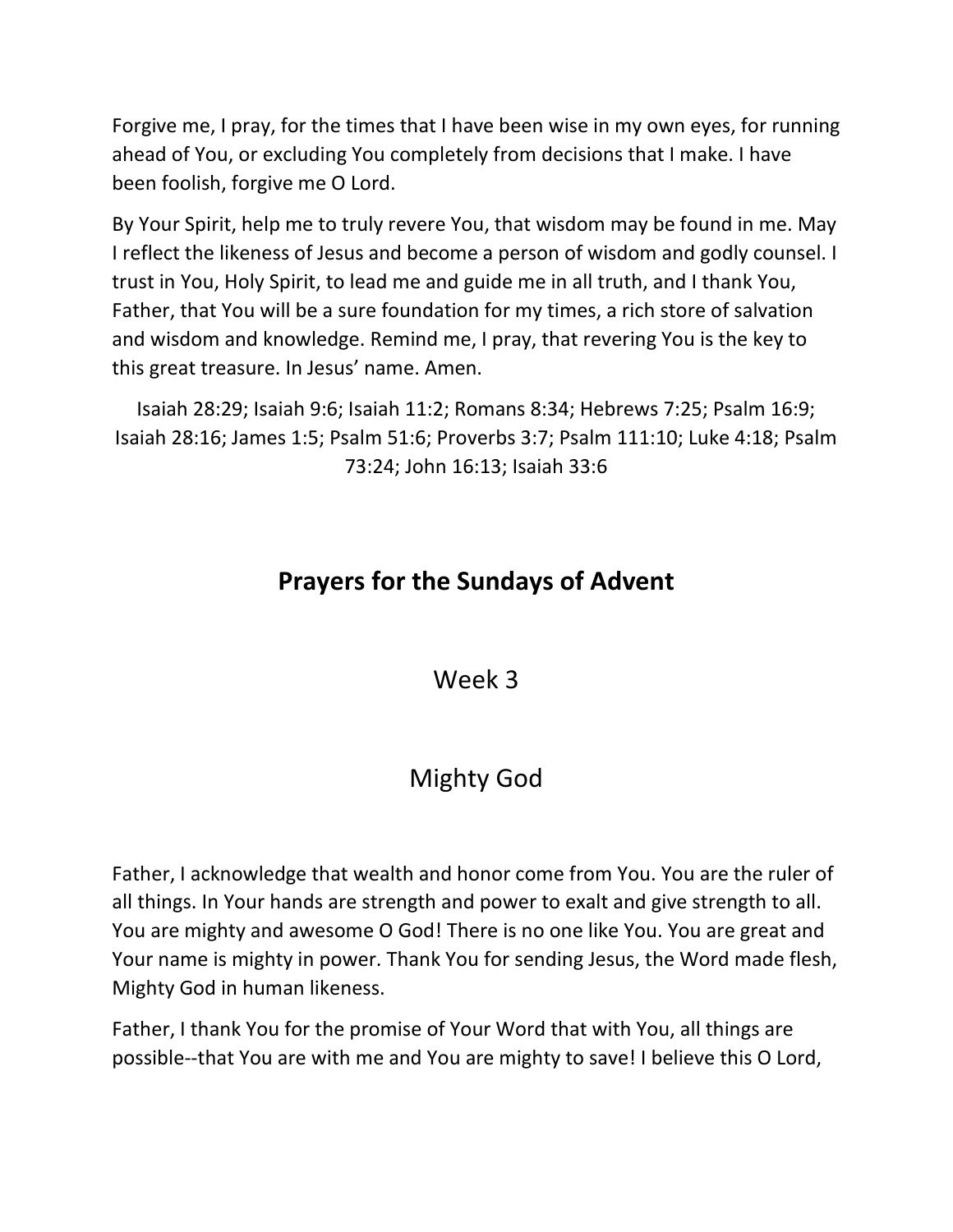but there is still unbelief in my heart. Help, I pray. I ask, Lord Jesus, that You be mighty to save . . .

- In the hidden recesses of my living, where I have yet to be conformed to Your image O Christ--may Your greatness be displayed.
- In the lives of friends and loved ones who have yet to know You, destroy the work of the evil one by Your mighty power.
- In the brokenness of the world and the lives of those around me, reveal Yourself as Mighty God, mighty to save--and use me as Your messenger, I pray.

I know that you can do all things, that no plan of Yours can be thwarted, and that You are able to do even more that I can think to ask! And so I confess with my mouth that in every situation that seeks to overwhelm me, my salvation depends on You. You are my mighty rock, my refuge. You are mighty God, and I join in with all of heaven and proclaim:

"Holy, holy, holy are You Lord God Almighty, who was and is and is to come! You are worthy Lord Jesus", the Word made flesh, mighty to save, "the Lamb Who was slain--to receive power and wealth and wisdom and strength, honor and glory and praise!"

You are Mighty God, and I will worship and serve you only. In the Mighty name of Jesus, I affirm these things. Amen.

1 Chronicles 29:12; Nehemiah 9:32; Jeremiah 10:6; Isaiah 63:1; Matthew 19:26; Zephaniah 3:17; Matthew 9:24; Job 42:2; Ephesians 3:20; Mark 14:36; Psalm 62:7; Revelation 4:8, 5:12

# **Prayers for the Sundays of Advent**

#### Week 4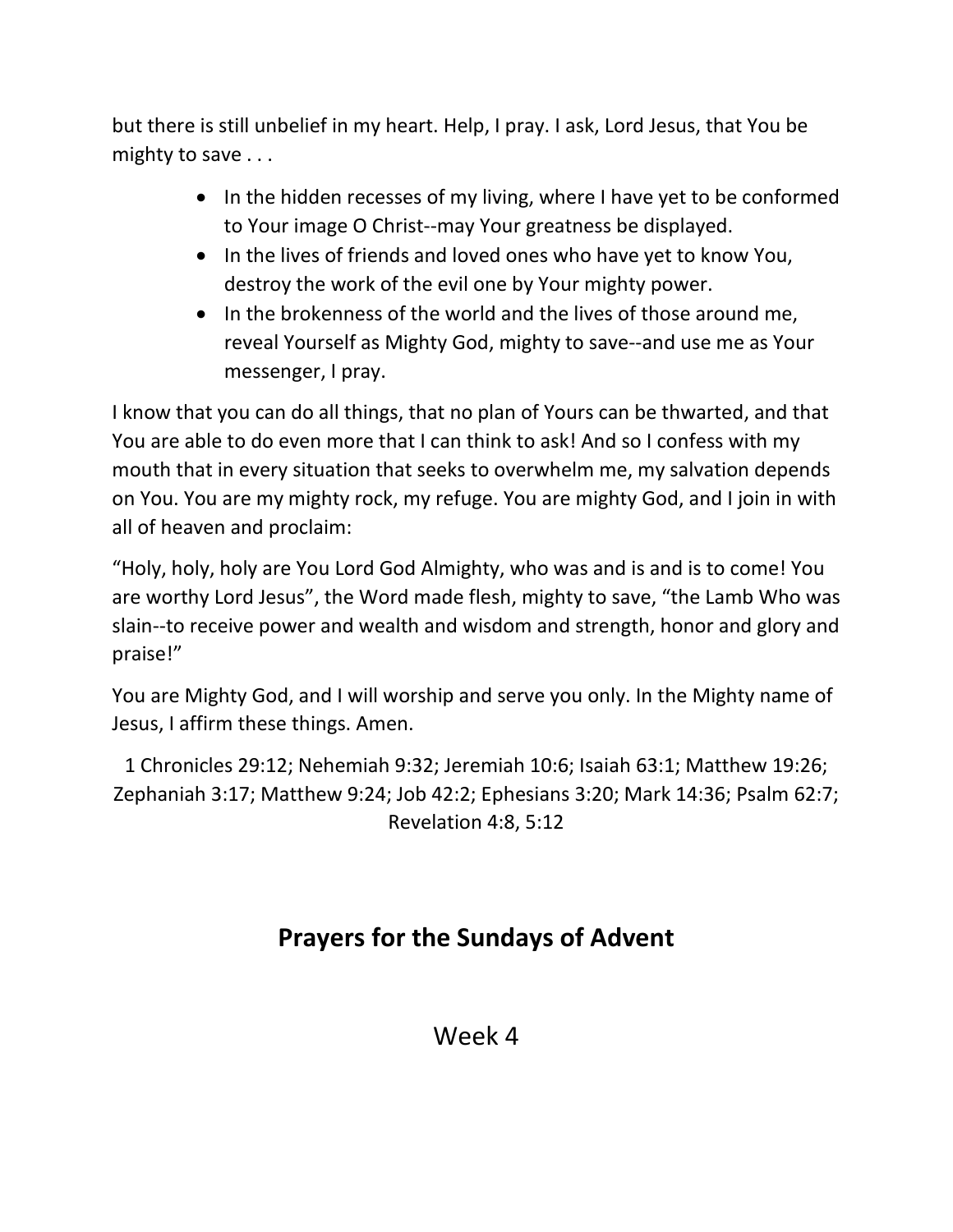### Everlasting Father

Before you begin, quiet your heart and ask for a fresh revelation of God's great Father--love for you.

Lord Jesus, how I thank You that although You are God, You did not consider equality with God something to be grasped, but You made Yourself to be nothing and took on the very nature of a servant, and were made in human likeness. Thank You for Your willingness to humble Yourself to the point of death on the cross for me! Lord Jesus, You are the radiance of God's glory and exact representation of His being--the very image of the invisible God! You are the Everlasting Father incarnate!

Forgive me, for the times that I ascribe to You attributes of my earthly father, and help me by Your Spirit to see and understand Your true character. I ask You to renew my mind in this area, that everything that sets itself up against truly knowing You would be destroyed. And I acknowledge and confess with my mouth that . . .

- You are compassionate and gracious
- Your love endures forever, it never fails
- You are merciful
- You are faithful to all Your promises
- You are mighty to save and rejoice over me with singing!

Thank You for making me Your child and for the incredible privilege of calling You "Abba" (Daddy!). How can this be? Empower me by the Holy Spirit to understand what it means, in my daily living, that You delight in me, and may this revelation change how I approach You and express my heart to You. May I become as a little child and rest in Your great Fatherly love and care, for there is a longing in my heart for intimacy that only You can fulfill. In Jesus' Name I pray, amen.

Philippians 2:6-8; Hebrews 1:3; Colossians 1:15; Isaiah 9:6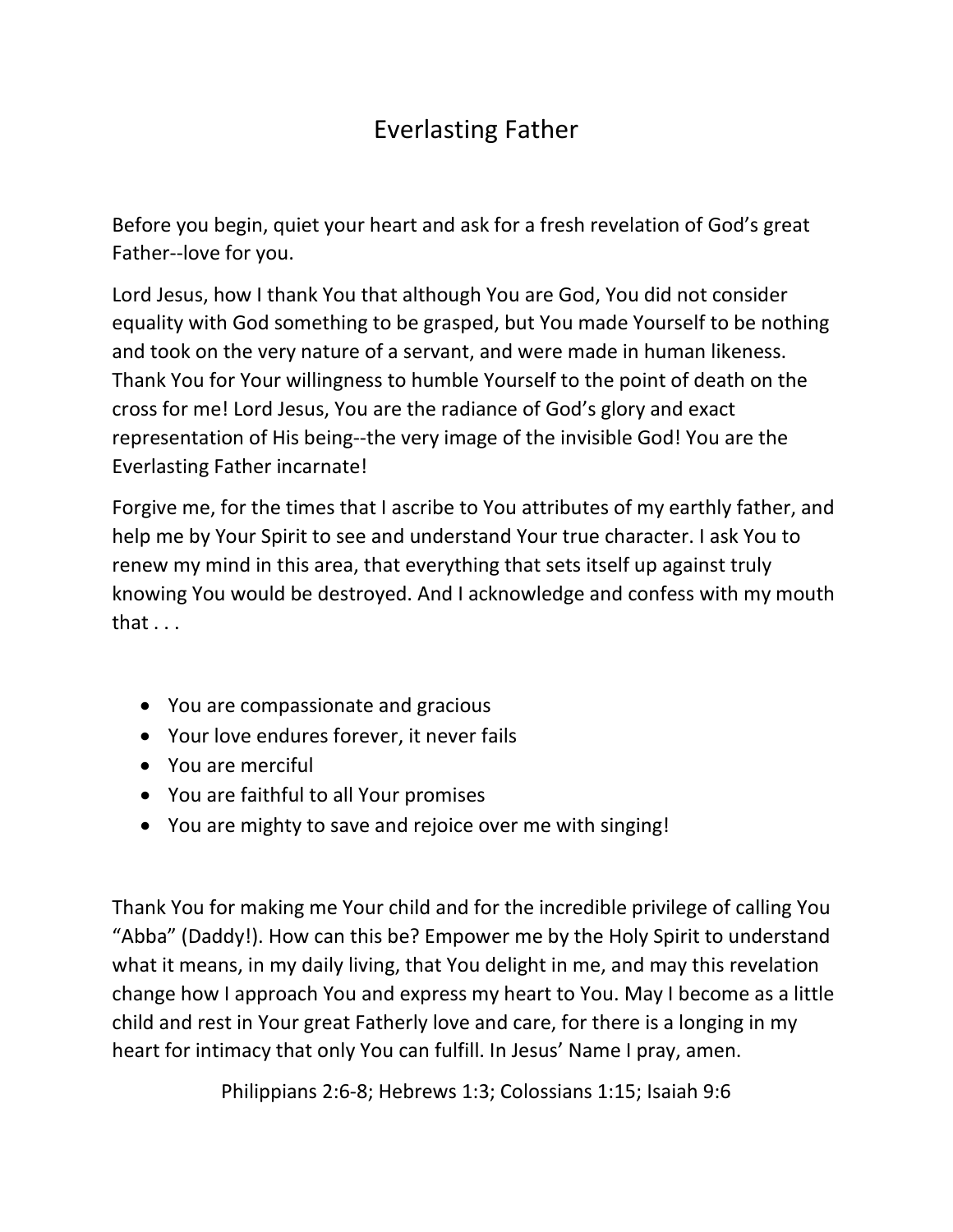#### **Prayers for the Sundays of Advent**

Week 5

#### Prince of Peace

Before you begin, ask God to reveal to your heart the ways that the enemy has robbed you of the peace. Recommit these things to Him . . .

I thank You Father, that Jesus Himself is my peace and that He has completely destroyed the barrier that separated me from You! How grateful I am that I have been reconciled to Him through His blood shed on the cross and now have peace with You.

Forgive me I pray, for the times that I do not cast my cares and anxieties onto You, but instead carry them myself, and allow my heart to be weighed down and needlessly burdened. I ask that Your peace, which is beyond my ability to understand, guard my heart and my mind--cover me, because I am in Christ Jesus. I belong to You. Thank You Lord Jesus, for the peace that You give to me, which is so very different than the fleeting attempts of the world to quiet my heart. Guard my heart by Your Holy Spirit, that I might not be afraid. Help me to learn to be still and know that You are God, to hear Your voice in the midst of the storms that I face saying "Peace, be still." Keep me from fear and increase my faith. May my life be characterized by Your peace, no matter what situation I might face, that You may be glorified in me and through me, and receive the praise that is due Your name.

- May I love Your Word that I might have great peace and not stumble.
- May my mind be controlled by Your Holy Spirit and produce life and peace.